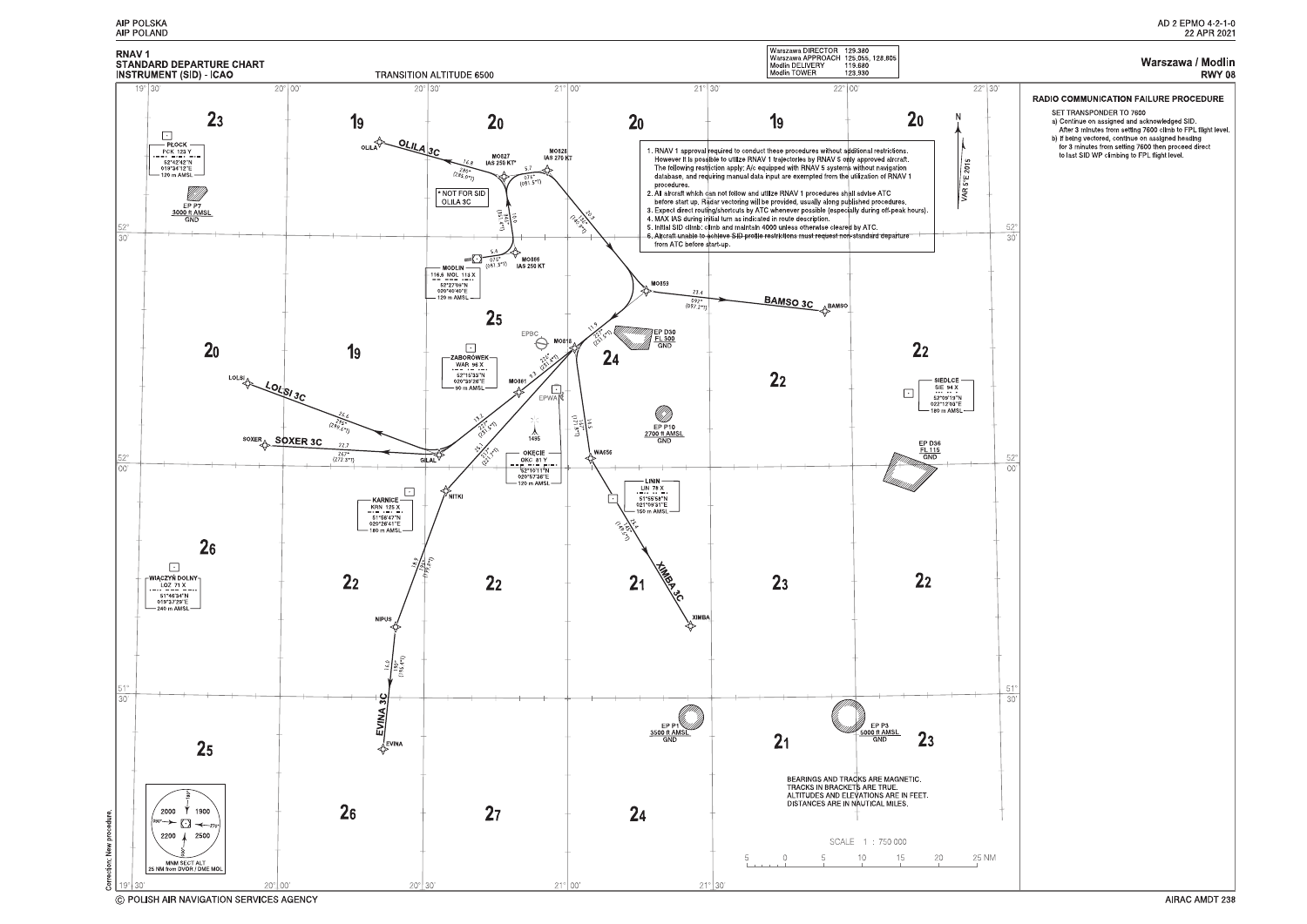## **WARSZAWA / MODLIN RWY 08**

## **RNAV 1 STANDARD DEPARTURE CHART INSTRUMENT (SID) - ICAO**

| <b>OLILA 3C</b>                  |                                  |                                      |                      |                                                   |                         |                                 |                 | PDG 6% REQUIRED DUE TO OPERATIONAL REASONS UNTIL OLILA |                   |
|----------------------------------|----------------------------------|--------------------------------------|----------------------|---------------------------------------------------|-------------------------|---------------------------------|-----------------|--------------------------------------------------------|-------------------|
| <b>SEQUENCE</b><br><b>NUMBER</b> | <b>PATH</b><br><b>TERMINATOR</b> | <b>WAYPOINT</b><br><b>IDENTIFIER</b> | FLY -<br><b>OVER</b> | <b>COURSE/TRACK</b><br>$^{\circ}$ M $^{\circ}$ T) | <b>DISTANCE</b><br>(NM) | <b>TURN</b><br><b>DIRECTION</b> | <b>ALTITUDE</b> | <b>SPEED</b><br>(kt)                                   | <b>NAV SPEC</b>   |
| 001                              | СF                               | MO866                                |                      | 076 (081.3)                                       | 5.35                    |                                 |                 | $-250$                                                 | RNAV <sub>1</sub> |
| 002                              | ΤF                               | MO827                                |                      | 346 (351.4)                                       | 10.00                   | $\overline{\phantom{0}}$        |                 |                                                        | RNAV <sub>1</sub> |
| 003                              | TF                               | OLILA                                |                      | 280 (285.0)                                       | 16.83                   |                                 |                 |                                                        | RNAV <sub>1</sub> |

## **BAMSO 3C PDG 6% REQUIRED DUE TO OPERATIONAL REASONS UNTIL MO859**

| <b>SEQUENCE</b><br><b>NUMBER</b> | <b>PATH</b><br><b>TERMINATOR</b> | <b>WAYPOINT</b><br><b>IDENTIFIER</b> | FLY-<br><b>OVER</b> | <b>COURSE/TRACK</b><br>$^{\circ}$ M $^{\circ}$ T) | <b>DISTANCE</b><br>(NM) | <b>TURN</b><br><b>DIRECTION</b> | <b>ALTITUDE</b> | <b>SPEED</b><br>(kt) | <b>NAV SPEC</b>   |
|----------------------------------|----------------------------------|--------------------------------------|---------------------|---------------------------------------------------|-------------------------|---------------------------------|-----------------|----------------------|-------------------|
| 001                              | СF                               | MO866                                |                     | 076 (081.3)                                       | 5.35                    |                                 |                 | $-250$               | RNAV <sub>1</sub> |
| 002                              | TF                               | MO827                                |                     | 346 (351.4)                                       | 10.00                   |                                 |                 | $-250$               | RNAV <sub>1</sub> |
| 003                              | TF                               | MO828                                |                     | 076 (081.5)                                       | 5.70                    |                                 |                 | $-270$               | RNAV <sub>1</sub> |
| 004                              | TF                               | MO859                                |                     | 136 (140.9)                                       | 20.33                   |                                 |                 |                      | RNAV <sub>1</sub> |
| 005                              | TF                               | <b>BAMSO</b>                         |                     | 092 (097.2)                                       | 23.41                   |                                 |                 |                      | RNAV <sup>-</sup> |

## **XIMBA 3C PDG 6% REQUIRED DUE TO OPERATIONAL REASONS UNTIL MO859**

| <b>SEQUENCE</b><br><b>NUMBER</b> | <b>PATH</b><br><b>TERMINATOR</b> | <b>WAYPOINT</b><br><b>IDENTIFIER</b> | FLY-<br><b>OVER</b> | <b>COURSE/TRACK</b><br>$^{\circ}$ M $^{\circ}$ T) | <b>DISTANCE</b><br>(NM) | <b>TURN</b><br><b>DIRECTION</b> | <b>ALTITUDE</b>          | <b>SPEED</b><br>(kt)     | <b>NAV SPEC</b>   |
|----------------------------------|----------------------------------|--------------------------------------|---------------------|---------------------------------------------------|-------------------------|---------------------------------|--------------------------|--------------------------|-------------------|
| 001                              | CF                               | MO866                                |                     | 076 (081.3)                                       | 5.35                    | $\overline{\phantom{a}}$        |                          | $-250$                   | RNAV <sub>1</sub> |
| 002                              | <b>TF</b>                        | MO827                                |                     | 346 (351.4)                                       | 10.00                   | $\overline{\phantom{a}}$        |                          | $-250$                   | RNAV <sub>1</sub> |
| 003                              | TF                               | MO828                                |                     | 076 (081.5)                                       | 5.70                    | $\overline{\phantom{a}}$        |                          | $-270$                   | RNAV <sub>1</sub> |
| 004                              | TF                               | MO859                                |                     | 136 (140.9)                                       | 20.33                   | $\overline{\phantom{a}}$        |                          |                          | RNAV <sub>1</sub> |
| 005                              | TF                               | MO818                                |                     | 227 (231.5)                                       | 11.92                   | $\overline{\phantom{a}}$        | $\overline{\phantom{a}}$ | $\overline{\phantom{0}}$ | RNAV <sub>1</sub> |
| 006                              | TF                               | WA656                                |                     | 167 (171.8)                                       | 14.53                   |                                 |                          |                          | RNAV <sub>1</sub> |
| 007                              | TF                               | <b>XIMBA</b>                         |                     | 145 (149.6)                                       | 25.44                   | $\overline{\phantom{a}}$        | $\overline{\phantom{0}}$ |                          | RNAV <sub>1</sub> |

### **EVINA 3C PDG 6% REQUIRED DUE TO OPERATIONAL REASONS UNTIL MO859**

**SEQUENCE NUMBER PATH TERMINATOR WAYPOINT IDENTIFIER FLY - OVER COURSE/TRACK °M (°T) DISTANCE (NM) TURN DIRECTION ALTITUDE SPEED SPEED (kt) NAV SPEC 001** | CF | MO866 | - | 076(081.3) | 5.35 | - | - | -250 | RNAV1 **002** | TF | MO827 | - | 346(351.4) | 10.00 | - | - | - 250 | RNAV 1 **003** | TF | MO828 | - | 076 (081.5) | 5.70 | - | - | -270 | RNAV 1 **004** | TF | MO859 | - | 136(140.9) | 20.33 | - | - | - | - | RNAV 1 **005** | TF | MO818 | - | 227(231.5) | 11.92 | - | - | - | - | RNAV 1 **006** | TF | NITKI | - | 217 (221.7) | 25.06 | - | - | - | RNAV 1 **007** | TF | NIPUS | - | 195(199.8) | 18.90 | - | - | - | - | RNAV 1 **008** | TF | EVINA | - | 180 (185.4) | 16.00 | - | - | - | - | RNAV 1